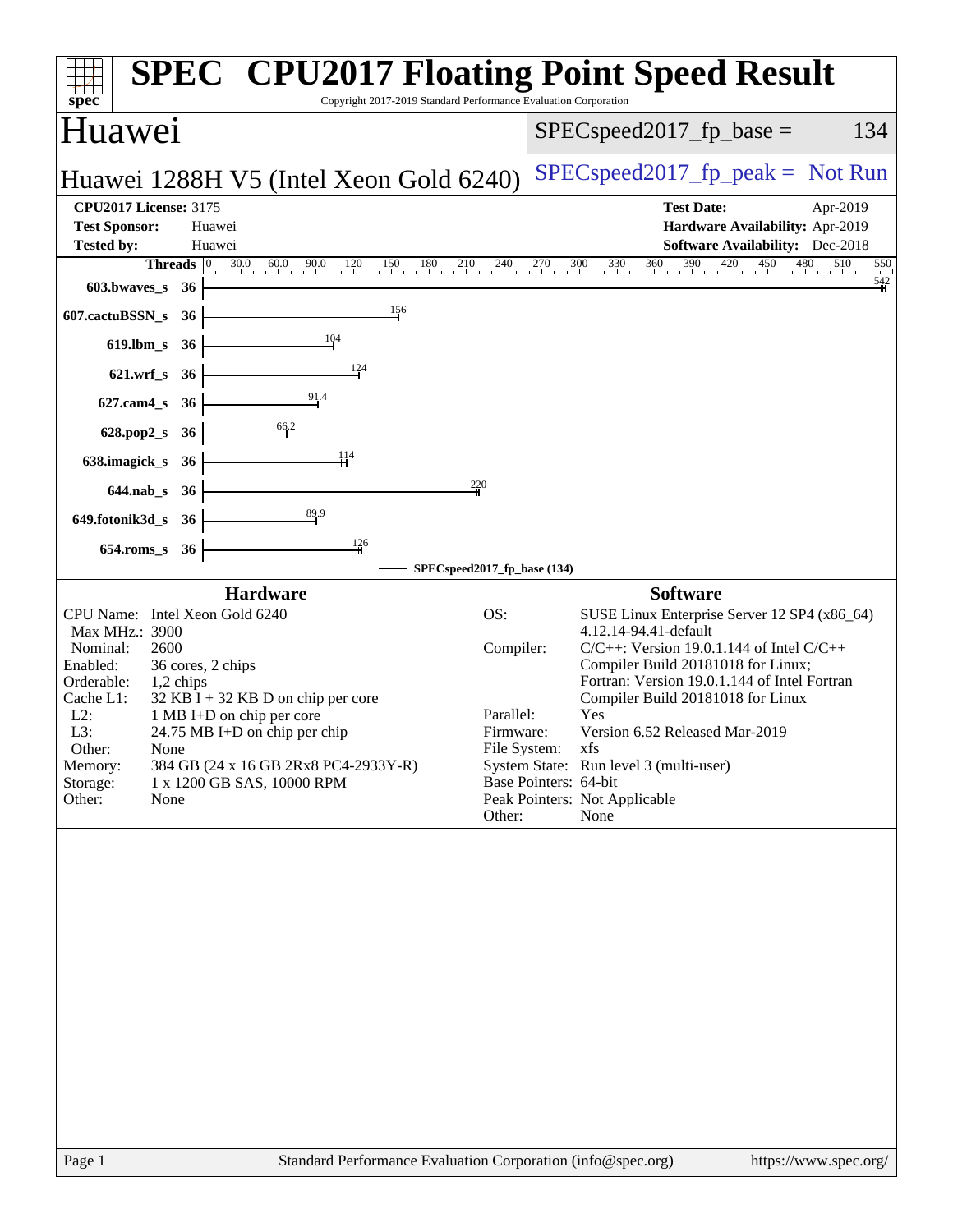#### **[spec](http://www.spec.org/) [SPEC CPU2017 Floating Point Speed Result](http://www.spec.org/auto/cpu2017/Docs/result-fields.html#SPECCPU2017FloatingPointSpeedResult)** Copyright 2017-2019 Standard Performance Evaluation Corporation Huawei Huawei 1288H V5 (Intel Xeon Gold  $6240$ ) [SPECspeed2017\\_fp\\_peak =](http://www.spec.org/auto/cpu2017/Docs/result-fields.html#SPECspeed2017fppeak) Not Run  $SPEC speed2017_fp\_base = 134$ **[CPU2017 License:](http://www.spec.org/auto/cpu2017/Docs/result-fields.html#CPU2017License)** 3175 **[Test Date:](http://www.spec.org/auto/cpu2017/Docs/result-fields.html#TestDate)** Apr-2019 **[Test Sponsor:](http://www.spec.org/auto/cpu2017/Docs/result-fields.html#TestSponsor)** Huawei **[Hardware Availability:](http://www.spec.org/auto/cpu2017/Docs/result-fields.html#HardwareAvailability)** Apr-2019 **[Tested by:](http://www.spec.org/auto/cpu2017/Docs/result-fields.html#Testedby)** Huawei **[Software Availability:](http://www.spec.org/auto/cpu2017/Docs/result-fields.html#SoftwareAvailability)** Dec-2018 **[Results Table](http://www.spec.org/auto/cpu2017/Docs/result-fields.html#ResultsTable) [Benchmark](http://www.spec.org/auto/cpu2017/Docs/result-fields.html#Benchmark) [Threads](http://www.spec.org/auto/cpu2017/Docs/result-fields.html#Threads) [Seconds](http://www.spec.org/auto/cpu2017/Docs/result-fields.html#Seconds) [Ratio](http://www.spec.org/auto/cpu2017/Docs/result-fields.html#Ratio) [Seconds](http://www.spec.org/auto/cpu2017/Docs/result-fields.html#Seconds) [Ratio](http://www.spec.org/auto/cpu2017/Docs/result-fields.html#Ratio) [Seconds](http://www.spec.org/auto/cpu2017/Docs/result-fields.html#Seconds) [Ratio](http://www.spec.org/auto/cpu2017/Docs/result-fields.html#Ratio) Base [Threads](http://www.spec.org/auto/cpu2017/Docs/result-fields.html#Threads) [Seconds](http://www.spec.org/auto/cpu2017/Docs/result-fields.html#Seconds) [Ratio](http://www.spec.org/auto/cpu2017/Docs/result-fields.html#Ratio) [Seconds](http://www.spec.org/auto/cpu2017/Docs/result-fields.html#Seconds) [Ratio](http://www.spec.org/auto/cpu2017/Docs/result-fields.html#Ratio) [Seconds](http://www.spec.org/auto/cpu2017/Docs/result-fields.html#Seconds) [Ratio](http://www.spec.org/auto/cpu2017/Docs/result-fields.html#Ratio) Peak** [603.bwaves\\_s](http://www.spec.org/auto/cpu2017/Docs/benchmarks/603.bwaves_s.html) 36 **[109](http://www.spec.org/auto/cpu2017/Docs/result-fields.html#Median) [542](http://www.spec.org/auto/cpu2017/Docs/result-fields.html#Median)** 109 541 109 544 [607.cactuBSSN\\_s](http://www.spec.org/auto/cpu2017/Docs/benchmarks/607.cactuBSSN_s.html) 36 107 156 **[107](http://www.spec.org/auto/cpu2017/Docs/result-fields.html#Median) [156](http://www.spec.org/auto/cpu2017/Docs/result-fields.html#Median)** 107 156 [619.lbm\\_s](http://www.spec.org/auto/cpu2017/Docs/benchmarks/619.lbm_s.html) 36 50.6 103 **[50.6](http://www.spec.org/auto/cpu2017/Docs/result-fields.html#Median) [104](http://www.spec.org/auto/cpu2017/Docs/result-fields.html#Median)** 50.5 104 [621.wrf\\_s](http://www.spec.org/auto/cpu2017/Docs/benchmarks/621.wrf_s.html) 36 106 125 **[106](http://www.spec.org/auto/cpu2017/Docs/result-fields.html#Median) [124](http://www.spec.org/auto/cpu2017/Docs/result-fields.html#Median)** 107 124 [627.cam4\\_s](http://www.spec.org/auto/cpu2017/Docs/benchmarks/627.cam4_s.html) 36 96.7 91.7 **[96.9](http://www.spec.org/auto/cpu2017/Docs/result-fields.html#Median) [91.4](http://www.spec.org/auto/cpu2017/Docs/result-fields.html#Median)** 97.0 91.4 [628.pop2\\_s](http://www.spec.org/auto/cpu2017/Docs/benchmarks/628.pop2_s.html) 36 **[179](http://www.spec.org/auto/cpu2017/Docs/result-fields.html#Median) [66.2](http://www.spec.org/auto/cpu2017/Docs/result-fields.html#Median)** 180 66.1 177 67.1 [638.imagick\\_s](http://www.spec.org/auto/cpu2017/Docs/benchmarks/638.imagick_s.html) 36 126 114 131 110 **[126](http://www.spec.org/auto/cpu2017/Docs/result-fields.html#Median) [114](http://www.spec.org/auto/cpu2017/Docs/result-fields.html#Median)** [644.nab\\_s](http://www.spec.org/auto/cpu2017/Docs/benchmarks/644.nab_s.html) 36 79.4 220 80.0 218 **[79.5](http://www.spec.org/auto/cpu2017/Docs/result-fields.html#Median) [220](http://www.spec.org/auto/cpu2017/Docs/result-fields.html#Median)** [649.fotonik3d\\_s](http://www.spec.org/auto/cpu2017/Docs/benchmarks/649.fotonik3d_s.html) 36 **[101](http://www.spec.org/auto/cpu2017/Docs/result-fields.html#Median) [89.9](http://www.spec.org/auto/cpu2017/Docs/result-fields.html#Median)** 102 89.7 101 90.3 [654.roms\\_s](http://www.spec.org/auto/cpu2017/Docs/benchmarks/654.roms_s.html) 36 **[125](http://www.spec.org/auto/cpu2017/Docs/result-fields.html#Median) [126](http://www.spec.org/auto/cpu2017/Docs/result-fields.html#Median)** 125 126 127 124 **[SPECspeed2017\\_fp\\_base =](http://www.spec.org/auto/cpu2017/Docs/result-fields.html#SPECspeed2017fpbase) 134 [SPECspeed2017\\_fp\\_peak =](http://www.spec.org/auto/cpu2017/Docs/result-fields.html#SPECspeed2017fppeak) Not Run** Results appear in the [order in which they were run.](http://www.spec.org/auto/cpu2017/Docs/result-fields.html#RunOrder) Bold underlined text [indicates a median measurement](http://www.spec.org/auto/cpu2017/Docs/result-fields.html#Median). **[Operating System Notes](http://www.spec.org/auto/cpu2017/Docs/result-fields.html#OperatingSystemNotes)** Stack size set to unlimited using "ulimit -s unlimited"

### **[General Notes](http://www.spec.org/auto/cpu2017/Docs/result-fields.html#GeneralNotes)**

Environment variables set by runcpu before the start of the run: KMP\_AFFINITY = "granularity=fine,compact" LD\_LIBRARY\_PATH = "/spec2017/lib/ia32:/spec2017/lib/intel64" OMP\_STACKSIZE = "192M"

 Binaries compiled on a system with 1x Intel Core i9-7900X CPU + 32GB RAM memory using Redhat Enterprise Linux 7.5 Transparent Huge Pages enabled by default Prior to runcpu invocation Filesystem page cache synced and cleared with: sync; echo 3> /proc/sys/vm/drop\_caches Yes: The test sponsor attests, as of date of publication, that CVE-2017-5754 (Meltdown) is mitigated in the system as tested and documented. Yes: The test sponsor attests, as of date of publication, that CVE-2017-5753 (Spectre variant 1) is mitigated in the system as tested and documented. Yes: The test sponsor attests, as of date of publication, that CVE-2017-5715 (Spectre variant 2) is mitigated in the system as tested and documented.

### **[Platform Notes](http://www.spec.org/auto/cpu2017/Docs/result-fields.html#PlatformNotes)**

 BIOS configuration: Power Policy Set to Load Balance Hyper-Threading Set to Disable

**(Continued on next page)**

Page 2 Standard Performance Evaluation Corporation [\(info@spec.org\)](mailto:info@spec.org) <https://www.spec.org/>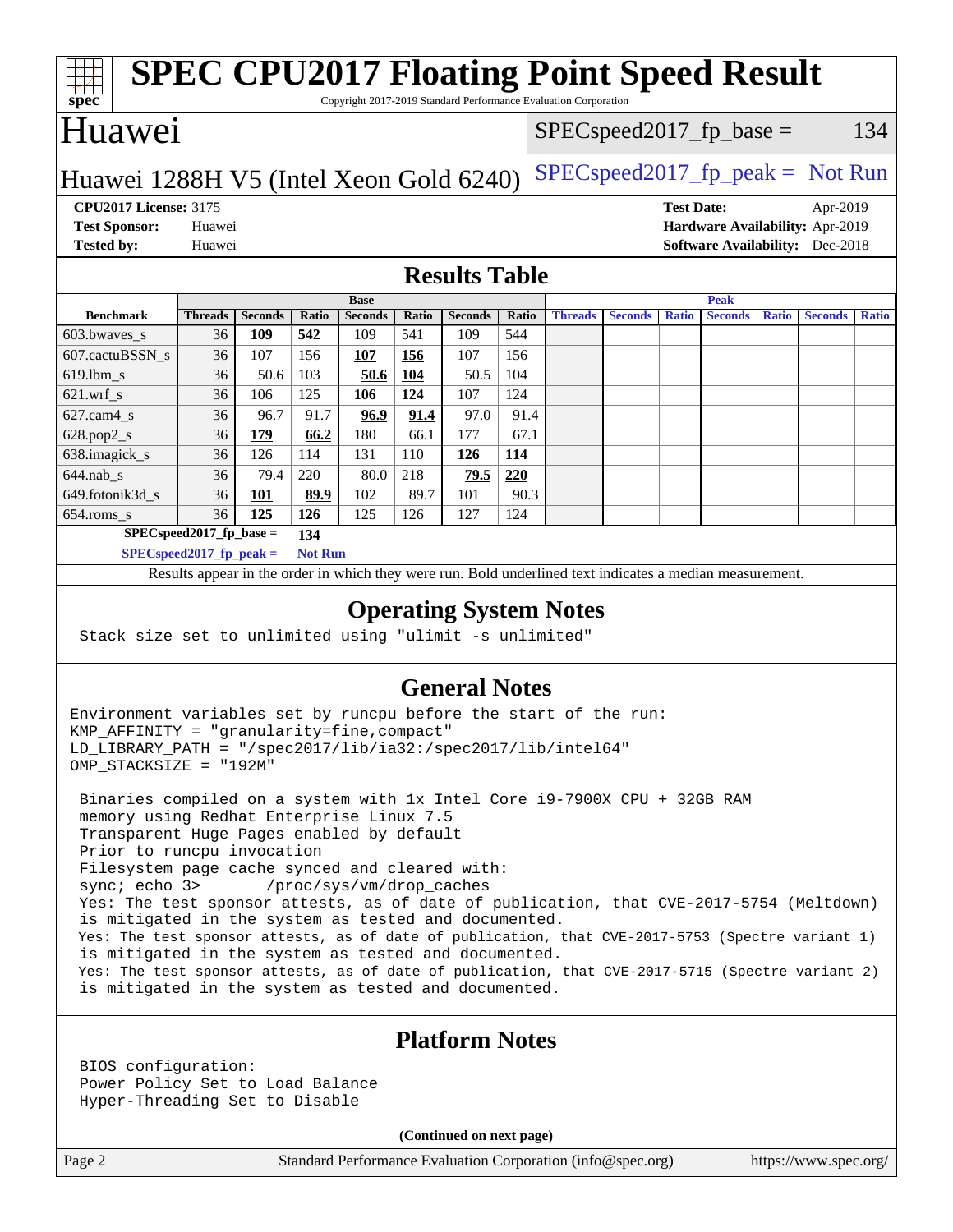| spec                                                                                                                                                                                                                                                                                                                                                                                                                                                                                                                                                                                                                                    | Copyright 2017-2019 Standard Performance Evaluation Corporation                                                                                                                     | <b>SPEC CPU2017 Floating Point Speed Result</b>                                                                                                                                                                                                                                                     |
|-----------------------------------------------------------------------------------------------------------------------------------------------------------------------------------------------------------------------------------------------------------------------------------------------------------------------------------------------------------------------------------------------------------------------------------------------------------------------------------------------------------------------------------------------------------------------------------------------------------------------------------------|-------------------------------------------------------------------------------------------------------------------------------------------------------------------------------------|-----------------------------------------------------------------------------------------------------------------------------------------------------------------------------------------------------------------------------------------------------------------------------------------------------|
| Huawei                                                                                                                                                                                                                                                                                                                                                                                                                                                                                                                                                                                                                                  |                                                                                                                                                                                     | $SPEC speed2017fr base =$<br>134                                                                                                                                                                                                                                                                    |
| Huawei 1288H V5 (Intel Xeon Gold 6240)                                                                                                                                                                                                                                                                                                                                                                                                                                                                                                                                                                                                  |                                                                                                                                                                                     | $SPEC speed2017fr peak = Not Run$                                                                                                                                                                                                                                                                   |
| <b>CPU2017 License: 3175</b><br><b>Test Sponsor:</b><br>Huawei<br><b>Tested by:</b><br>Huawei                                                                                                                                                                                                                                                                                                                                                                                                                                                                                                                                           |                                                                                                                                                                                     | <b>Test Date:</b><br>Apr-2019<br>Hardware Availability: Apr-2019<br><b>Software Availability:</b> Dec-2018                                                                                                                                                                                          |
|                                                                                                                                                                                                                                                                                                                                                                                                                                                                                                                                                                                                                                         | <b>Platform Notes (Continued)</b>                                                                                                                                                   |                                                                                                                                                                                                                                                                                                     |
| XPT Prefetch Set to Enabled<br>Sysinfo program /spec2017/bin/sysinfo<br>Rev: r5974 of 2018-05-19 9bcde8f2999c33d61f64985e45859ea9<br>running on sles12sp4 Tue Apr 2 08:03:20 2019<br>SUT (System Under Test) info as seen by some common utilities.<br>For more information on this section, see<br>https://www.spec.org/cpu2017/Docs/config.html#sysinfo<br>From /proc/cpuinfo<br>model name : Intel(R) Xeon(R) Gold 6240 CPU @ 2.60GHz<br>"physical id"s (chips)<br>2.<br>36 "processors"<br>cpu cores : 18<br>sibling: 18<br>From 1scpu:<br>Architecture:<br>$CPU$ op-mode( $s$ ):<br>Byte Order:<br>CPU(s):<br>On-line CPU(s) list: | x86 64<br>$32$ -bit, $64$ -bit<br>Little Endian<br>36<br>$0 - 35$                                                                                                                   | cores, siblings (Caution: counting these is hw and system dependent. The following<br>excerpts from /proc/cpuinfo might not be reliable. Use with caution.)<br>physical 0: cores 0 1 2 3 4 8 9 10 11 16 17 18 19 20 24 25 26 27<br>physical 1: cores 0 1 2 3 4 8 9 10 11 16 17 18 19 20 24 25 26 27 |
| Thread( $s$ ) per core:<br>$Core(s)$ per socket:<br>Socket(s):<br>NUMA $node(s)$ :<br>Vendor ID:<br>CPU family:<br>Model:<br>Model name:<br>Stepping:<br>CPU MHz:<br>CPU max MHz:<br>CPU min MHz:<br>BogoMIPS:<br>Virtualization:<br>L1d cache:<br>Lli cache:<br>L2 cache:<br>L3 cache:<br>NUMA node0 CPU(s):<br>NUMA nodel CPU(s):<br>Flaqs:                                                                                                                                                                                                                                                                                           | $\mathbf{1}$<br>18<br>2<br>2<br>GenuineIntel<br>6<br>85<br>6<br>2600.000<br>3900.0000<br>1000.0000<br>5200.00<br>$VT - x$<br>32K<br>32K<br>1024K<br>25344K<br>$0 - 17$<br>$18 - 35$ | $Intel(R) Xeon(R) Gold 6240 CPU @ 2.60GHz$<br>fpu vme de pse tsc msr pae mce cx8 apic sep mtrr pge mca cmov                                                                                                                                                                                         |
| Page 3                                                                                                                                                                                                                                                                                                                                                                                                                                                                                                                                                                                                                                  | (Continued on next page)<br>Standard Performance Evaluation Corporation (info@spec.org)                                                                                             | https://www.spec.org/                                                                                                                                                                                                                                                                               |
|                                                                                                                                                                                                                                                                                                                                                                                                                                                                                                                                                                                                                                         |                                                                                                                                                                                     |                                                                                                                                                                                                                                                                                                     |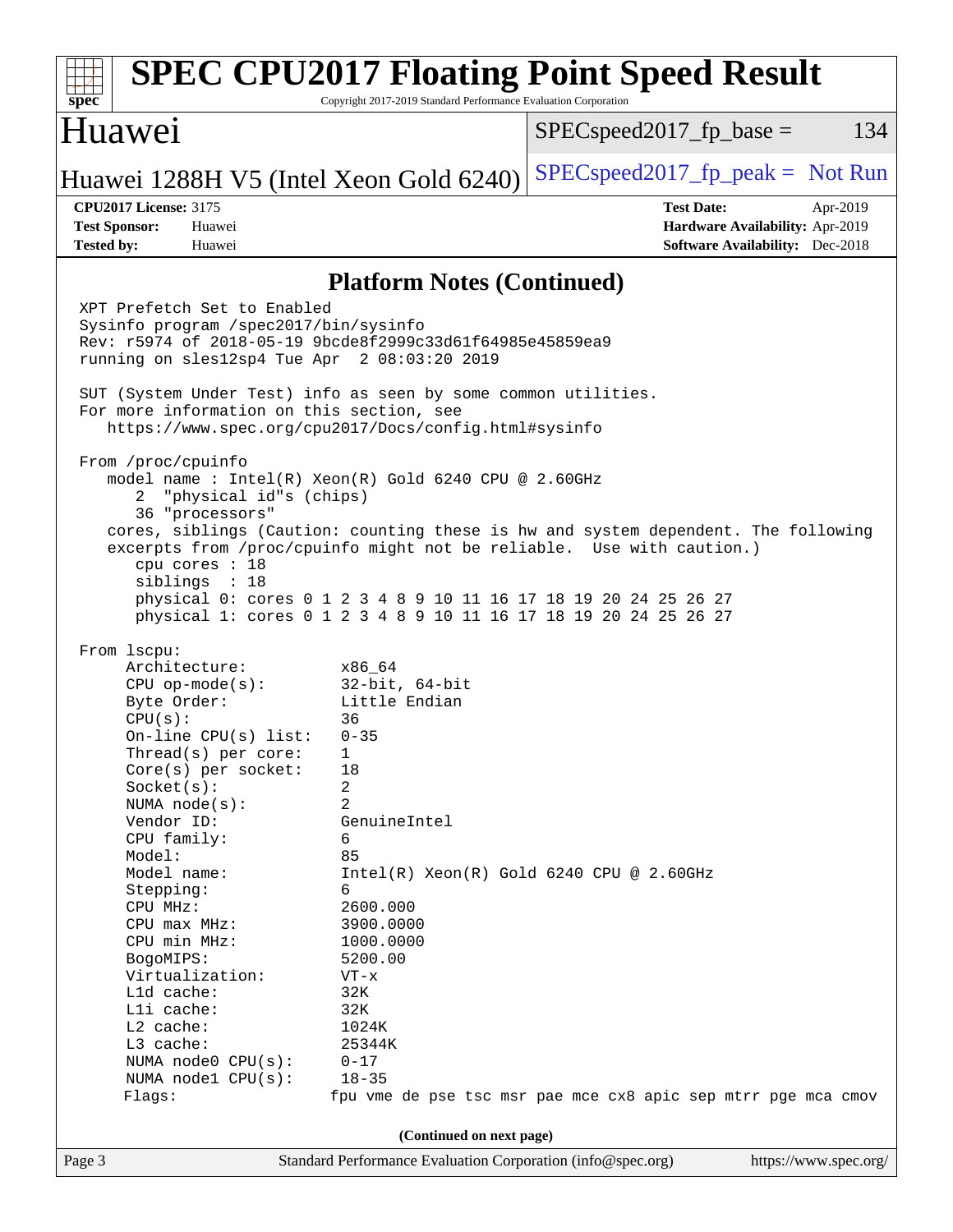| <b>SPEC CPU2017 Floating Point Speed Result</b><br>Copyright 2017-2019 Standard Performance Evaluation Corporation<br>spec <sup>®</sup>                                                                                                                                                                                                                                                                                                                                                                                                                                                                                                                                                                                                                                                                                                                  |                                                                                                            |
|----------------------------------------------------------------------------------------------------------------------------------------------------------------------------------------------------------------------------------------------------------------------------------------------------------------------------------------------------------------------------------------------------------------------------------------------------------------------------------------------------------------------------------------------------------------------------------------------------------------------------------------------------------------------------------------------------------------------------------------------------------------------------------------------------------------------------------------------------------|------------------------------------------------------------------------------------------------------------|
| Huawei                                                                                                                                                                                                                                                                                                                                                                                                                                                                                                                                                                                                                                                                                                                                                                                                                                                   | 134<br>$SPEC speed2017fp base =$                                                                           |
| Huawei 1288H V5 (Intel Xeon Gold 6240)                                                                                                                                                                                                                                                                                                                                                                                                                                                                                                                                                                                                                                                                                                                                                                                                                   | $SPEC speed2017fr peak = Not Run$                                                                          |
| <b>CPU2017 License: 3175</b><br><b>Test Sponsor:</b><br>Huawei<br><b>Tested by:</b><br>Huawei                                                                                                                                                                                                                                                                                                                                                                                                                                                                                                                                                                                                                                                                                                                                                            | <b>Test Date:</b><br>Apr-2019<br>Hardware Availability: Apr-2019<br><b>Software Availability:</b> Dec-2018 |
| <b>Platform Notes (Continued)</b>                                                                                                                                                                                                                                                                                                                                                                                                                                                                                                                                                                                                                                                                                                                                                                                                                        |                                                                                                            |
| pat pse36 clflush dts acpi mmx fxsr sse sse2 ss ht tm pbe syscall nx pdpelgb rdtscp<br>lm constant_tsc art arch_perfmon pebs bts rep_good nopl xtopology nonstop_tsc cpuid<br>aperfmperf pni pclmulqdq dtes64 monitor ds_cpl vmx smx est tm2 ssse3 sdbg fma cx16<br>xtpr pdcm pcid dca sse4_1 sse4_2 x2apic movbe popcnt tsc_deadline_timer aes xsave<br>avx f16c rdrand lahf_lm abm 3dnowprefetch cpuid_fault epb cat_13 cdp_13<br>invpcid_single ssbd mba ibrs ibpb stibp tpr_shadow vnmi flexpriority ept vpid<br>fsgsbase tsc_adjust bmil hle avx2 smep bmi2 erms invpcid rtm cqm mpx rdt_a avx512f<br>avx512dq rdseed adx smap clflushopt clwb intel_pt avx512cd avx512bw avx512vl<br>xsaveopt xsavec xgetbvl xsaves cqm_llc cqm_occup_llc cqm_mbm_total cqm_mbm_local<br>dtherm ida arat pln pts pku ospke avx512_vnni flush_lld arch_capabilities |                                                                                                            |
| /proc/cpuinfo cache data<br>cache size : 25344 KB                                                                                                                                                                                                                                                                                                                                                                                                                                                                                                                                                                                                                                                                                                                                                                                                        |                                                                                                            |
| From numactl --hardware WARNING: a numactl 'node' might or might not correspond to a<br>physical chip.<br>$available: 2 nodes (0-1)$<br>node 0 cpus: 0 1 2 3 4 5 6 7 8 9 10 11 12 13 14 15 16 17<br>node 0 size: 191904 MB<br>node 0 free: 191351 MB<br>node 1 cpus: 18 19 20 21 22 23 24 25 26 27 28 29 30 31 32 33 34 35<br>node 1 size: 193279 MB<br>node 1 free: 192020 MB<br>node distances:<br>1<br>node<br>$\Omega$<br>0 :<br>10<br>21<br>1: 21 10                                                                                                                                                                                                                                                                                                                                                                                                |                                                                                                            |
| From /proc/meminfo<br>MemTotal:<br>394428516 kB<br>HugePages_Total:<br>0<br>Hugepagesize:<br>2048 kB                                                                                                                                                                                                                                                                                                                                                                                                                                                                                                                                                                                                                                                                                                                                                     |                                                                                                            |
| From /etc/*release* /etc/*version*<br>SuSE-release:<br>SUSE Linux Enterprise Server 12 (x86_64)<br>$VERSION = 12$<br>PATCHLEVEL = $4$<br># This file is deprecated and will be removed in a future service pack or release.<br># Please check /etc/os-release for details about this release.<br>os-release:<br>NAME="SLES"<br>VERSION="12-SP4"<br>VERSION_ID="12.4"<br>PRETTY_NAME="SUSE Linux Enterprise Server 12 SP4"<br>ID="sles"<br>$ANSI$ _COLOR=" $0:32$ "                                                                                                                                                                                                                                                                                                                                                                                       |                                                                                                            |
| (Continued on next page)                                                                                                                                                                                                                                                                                                                                                                                                                                                                                                                                                                                                                                                                                                                                                                                                                                 |                                                                                                            |
| Page 4<br>Standard Performance Evaluation Corporation (info@spec.org)                                                                                                                                                                                                                                                                                                                                                                                                                                                                                                                                                                                                                                                                                                                                                                                    | https://www.spec.org/                                                                                      |

 $\sqrt{2}$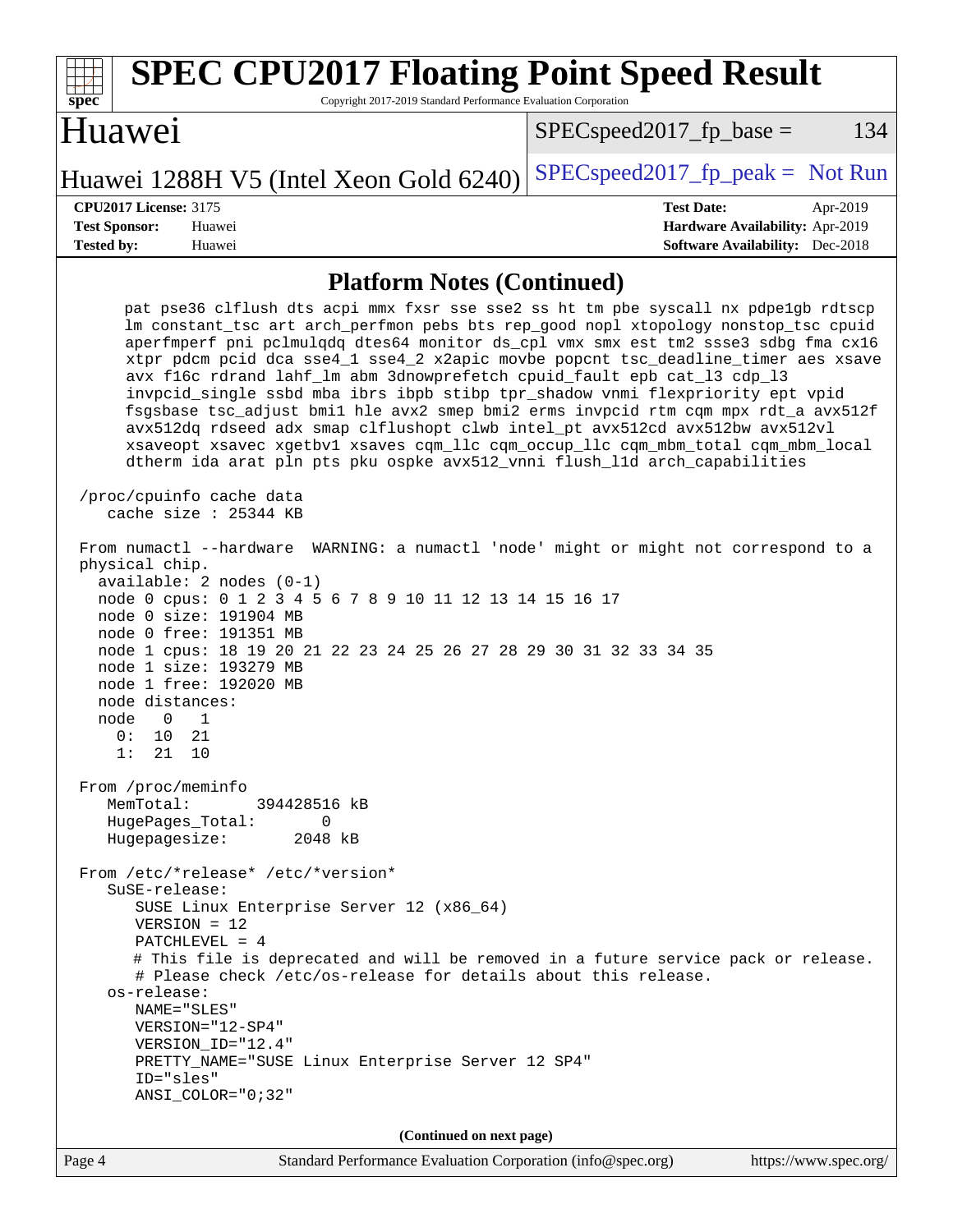| <b>SPEC CPU2017 Floating Point Speed Result</b><br>spec<br>Copyright 2017-2019 Standard Performance Evaluation Corporation                                                                                                                                                                                                                                                                     |                                                                                                            |  |  |
|------------------------------------------------------------------------------------------------------------------------------------------------------------------------------------------------------------------------------------------------------------------------------------------------------------------------------------------------------------------------------------------------|------------------------------------------------------------------------------------------------------------|--|--|
| <b>Huawei</b>                                                                                                                                                                                                                                                                                                                                                                                  | $SPEC speed2017fr base =$<br>134                                                                           |  |  |
| Huawei 1288H V5 (Intel Xeon Gold 6240)                                                                                                                                                                                                                                                                                                                                                         | $SPEC speed2017fr peak = Not Run$                                                                          |  |  |
| <b>CPU2017 License: 3175</b><br><b>Test Sponsor:</b><br>Huawei<br><b>Tested by:</b><br>Huawei                                                                                                                                                                                                                                                                                                  | <b>Test Date:</b><br>Apr-2019<br>Hardware Availability: Apr-2019<br><b>Software Availability:</b> Dec-2018 |  |  |
| <b>Platform Notes (Continued)</b>                                                                                                                                                                                                                                                                                                                                                              |                                                                                                            |  |  |
| $CPE\_NAME = "cpe://o:suse: sles:12:sp4"$                                                                                                                                                                                                                                                                                                                                                      |                                                                                                            |  |  |
| uname $-a$ :<br>Linux sles12sp4 4.12.14-94.41-default #1 SMP Wed Oct 31 12:25:04 UTC 2018 (3090901)<br>x86_64 x86_64 x86_64 GNU/Linux                                                                                                                                                                                                                                                          |                                                                                                            |  |  |
| Kernel self-reported vulnerability status:                                                                                                                                                                                                                                                                                                                                                     |                                                                                                            |  |  |
| CVE-2017-5754 (Meltdown):<br>Not affected<br>CVE-2017-5753 (Spectre variant 1): Mitigation: __user pointer sanitization<br>CVE-2017-5715 (Spectre variant 2): Mitigation: Indirect Branch Restricted Speculation,<br>IBPB, IBRS_FW                                                                                                                                                             |                                                                                                            |  |  |
| run-level 3 Apr 2 05:38                                                                                                                                                                                                                                                                                                                                                                        |                                                                                                            |  |  |
| SPEC is set to: /spec2017<br>Size Used Avail Use% Mounted on<br>Filesystem<br>Type<br>/dev/sda3<br>xfs<br>700G<br>15G 686G<br>$3\frac{6}{9}$ /                                                                                                                                                                                                                                                 |                                                                                                            |  |  |
| Additional information from dmidecode follows. WARNING: Use caution when you interpret<br>this section. The 'dmidecode' program reads system data which is "intended to allow<br>hardware to be accurately determined", but the intent may not be met, as there are<br>frequent changes to hardware, firmware, and the "DMTF SMBIOS" standard.<br>BIOS INSYDE Corp. 6.52 03/16/2019<br>Memory: |                                                                                                            |  |  |
| 24x Samsung M393A2K43CB2-CVF 16 GB 2 rank 2933                                                                                                                                                                                                                                                                                                                                                 |                                                                                                            |  |  |
| (End of data from sysinfo program)                                                                                                                                                                                                                                                                                                                                                             |                                                                                                            |  |  |
| <b>Compiler Version Notes</b>                                                                                                                                                                                                                                                                                                                                                                  |                                                                                                            |  |  |
| 619.1bm_s(base) 638.imagick_s(base) 644.nab_s(base)<br>CC.                                                                                                                                                                                                                                                                                                                                     | -----------------------                                                                                    |  |  |
| Intel(R) C Intel(R) 64 Compiler for applications running on Intel(R) 64,<br>Version 19.0.1.144 Build 20181018<br>Copyright (C) 1985-2018 Intel Corporation. All rights reserved.                                                                                                                                                                                                               |                                                                                                            |  |  |
|                                                                                                                                                                                                                                                                                                                                                                                                |                                                                                                            |  |  |
| FC 607.cactuBSSN_s(base)                                                                                                                                                                                                                                                                                                                                                                       |                                                                                                            |  |  |
| Intel(R) $C++$ Intel(R) 64 Compiler for applications running on Intel(R) 64,<br>Version 19.0.1.144 Build 20181018                                                                                                                                                                                                                                                                              |                                                                                                            |  |  |
| Copyright (C) 1985-2018 Intel Corporation. All rights reserved.<br>Intel(R) C Intel(R) 64 Compiler for applications running on Intel(R) 64,                                                                                                                                                                                                                                                    |                                                                                                            |  |  |
| (Continued on next page)                                                                                                                                                                                                                                                                                                                                                                       |                                                                                                            |  |  |
| Standard Performance Evaluation Corporation (info@spec.org)<br>Page 5                                                                                                                                                                                                                                                                                                                          | https://www.spec.org/                                                                                      |  |  |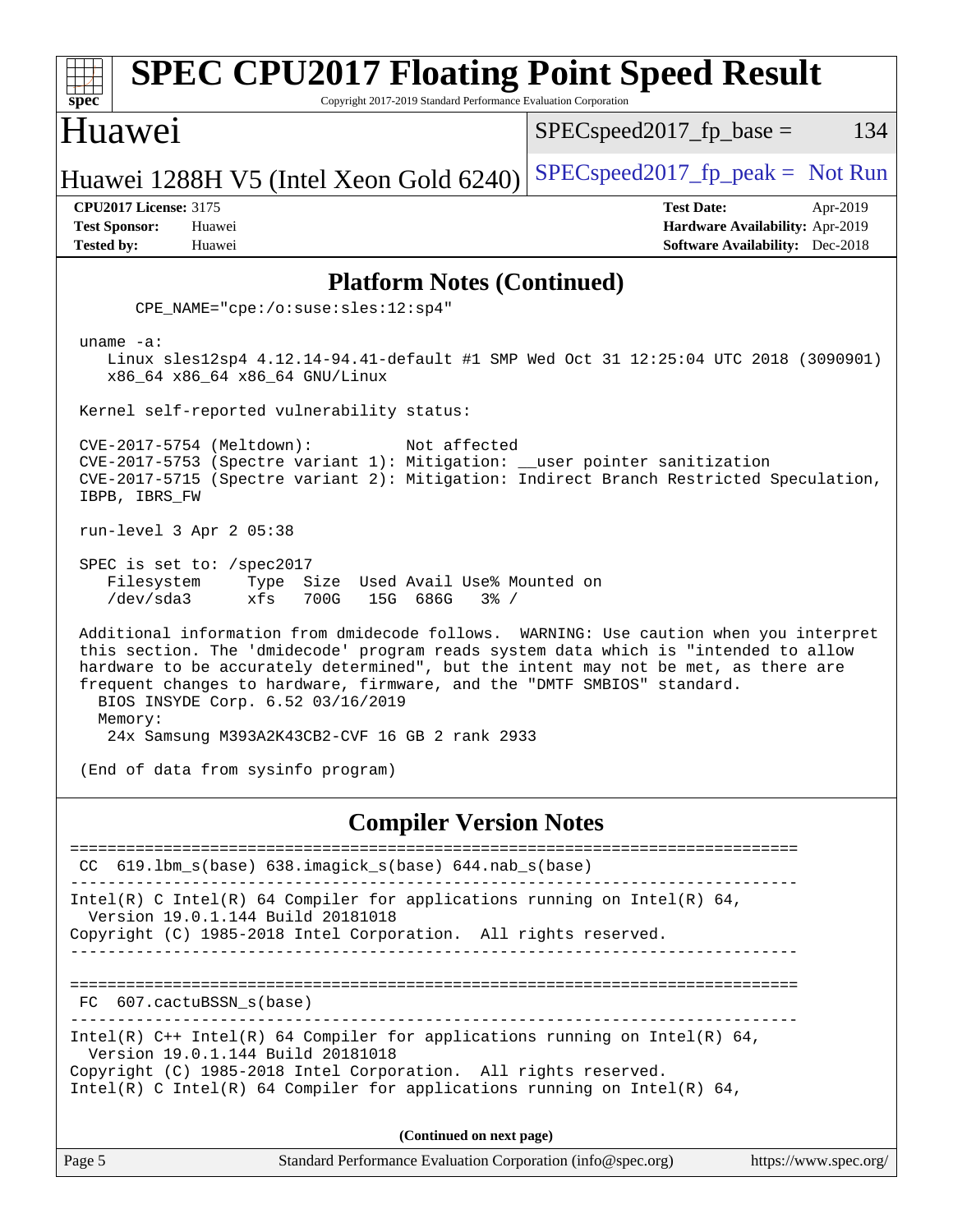| <b>SPEC CPU2017 Floating Point Speed Result</b>                                                                                                                                                                                                                                                                                                                                          |                                        |
|------------------------------------------------------------------------------------------------------------------------------------------------------------------------------------------------------------------------------------------------------------------------------------------------------------------------------------------------------------------------------------------|----------------------------------------|
| Copyright 2017-2019 Standard Performance Evaluation Corporation<br>$spec^*$                                                                                                                                                                                                                                                                                                              |                                        |
| Huawei                                                                                                                                                                                                                                                                                                                                                                                   | 134<br>$SPEC speed2017$ fp base =      |
| Huawei 1288H V5 (Intel Xeon Gold 6240)                                                                                                                                                                                                                                                                                                                                                   | $SPEC speed2017fr peak = Not Run$      |
| <b>CPU2017 License: 3175</b>                                                                                                                                                                                                                                                                                                                                                             | <b>Test Date:</b><br>Apr-2019          |
| <b>Test Sponsor:</b><br>Huawei                                                                                                                                                                                                                                                                                                                                                           | Hardware Availability: Apr-2019        |
| <b>Tested by:</b><br>Huawei                                                                                                                                                                                                                                                                                                                                                              | <b>Software Availability:</b> Dec-2018 |
| <b>Compiler Version Notes (Continued)</b>                                                                                                                                                                                                                                                                                                                                                |                                        |
| Version 19.0.1.144 Build 20181018<br>Copyright (C) 1985-2018 Intel Corporation. All rights reserved.<br>$Intel(R)$ Fortran Intel(R) 64 Compiler for applications running on Intel(R)<br>64, Version 19.0.1.144 Build 20181018<br>Copyright (C) 1985-2018 Intel Corporation. All rights reserved.<br>____________________<br>FC 603.bwaves_s(base) 649.fotonik3d_s(base) 654.roms_s(base) |                                        |
| $Intel(R)$ Fortran Intel(R) 64 Compiler for applications running on Intel(R)<br>64, Version 19.0.1.144 Build 20181018<br>Copyright (C) 1985-2018 Intel Corporation. All rights reserved.                                                                                                                                                                                                 |                                        |
| CC 621.wrf_s(base) 627.cam4_s(base) 628.pop2_s(base)                                                                                                                                                                                                                                                                                                                                     |                                        |
| $Intel(R)$ Fortran Intel(R) 64 Compiler for applications running on Intel(R)<br>64, Version 19.0.1.144 Build 20181018<br>Copyright (C) 1985-2018 Intel Corporation. All rights reserved.<br>Intel(R) C Intel(R) 64 Compiler for applications running on Intel(R) 64,<br>Version 19.0.1.144 Build 20181018<br>Copyright (C) 1985-2018 Intel Corporation. All rights reserved.             |                                        |

#### ------------------------------------------------------------------------------

# **[Base Compiler Invocation](http://www.spec.org/auto/cpu2017/Docs/result-fields.html#BaseCompilerInvocation)**

[C benchmarks](http://www.spec.org/auto/cpu2017/Docs/result-fields.html#Cbenchmarks): [icc -m64 -std=c11](http://www.spec.org/cpu2017/results/res2019q2/cpu2017-20190428-12519.flags.html#user_CCbase_intel_icc_64bit_c11_33ee0cdaae7deeeab2a9725423ba97205ce30f63b9926c2519791662299b76a0318f32ddfffdc46587804de3178b4f9328c46fa7c2b0cd779d7a61945c91cd35)

[Fortran benchmarks](http://www.spec.org/auto/cpu2017/Docs/result-fields.html#Fortranbenchmarks): [ifort -m64](http://www.spec.org/cpu2017/results/res2019q2/cpu2017-20190428-12519.flags.html#user_FCbase_intel_ifort_64bit_24f2bb282fbaeffd6157abe4f878425411749daecae9a33200eee2bee2fe76f3b89351d69a8130dd5949958ce389cf37ff59a95e7a40d588e8d3a57e0c3fd751)

[Benchmarks using both Fortran and C](http://www.spec.org/auto/cpu2017/Docs/result-fields.html#BenchmarksusingbothFortranandC): [ifort -m64](http://www.spec.org/cpu2017/results/res2019q2/cpu2017-20190428-12519.flags.html#user_CC_FCbase_intel_ifort_64bit_24f2bb282fbaeffd6157abe4f878425411749daecae9a33200eee2bee2fe76f3b89351d69a8130dd5949958ce389cf37ff59a95e7a40d588e8d3a57e0c3fd751) [icc -m64 -std=c11](http://www.spec.org/cpu2017/results/res2019q2/cpu2017-20190428-12519.flags.html#user_CC_FCbase_intel_icc_64bit_c11_33ee0cdaae7deeeab2a9725423ba97205ce30f63b9926c2519791662299b76a0318f32ddfffdc46587804de3178b4f9328c46fa7c2b0cd779d7a61945c91cd35)

[Benchmarks using Fortran, C, and C++:](http://www.spec.org/auto/cpu2017/Docs/result-fields.html#BenchmarksusingFortranCandCXX) [icpc -m64](http://www.spec.org/cpu2017/results/res2019q2/cpu2017-20190428-12519.flags.html#user_CC_CXX_FCbase_intel_icpc_64bit_4ecb2543ae3f1412ef961e0650ca070fec7b7afdcd6ed48761b84423119d1bf6bdf5cad15b44d48e7256388bc77273b966e5eb805aefd121eb22e9299b2ec9d9) [icc -m64 -std=c11](http://www.spec.org/cpu2017/results/res2019q2/cpu2017-20190428-12519.flags.html#user_CC_CXX_FCbase_intel_icc_64bit_c11_33ee0cdaae7deeeab2a9725423ba97205ce30f63b9926c2519791662299b76a0318f32ddfffdc46587804de3178b4f9328c46fa7c2b0cd779d7a61945c91cd35) [ifort -m64](http://www.spec.org/cpu2017/results/res2019q2/cpu2017-20190428-12519.flags.html#user_CC_CXX_FCbase_intel_ifort_64bit_24f2bb282fbaeffd6157abe4f878425411749daecae9a33200eee2bee2fe76f3b89351d69a8130dd5949958ce389cf37ff59a95e7a40d588e8d3a57e0c3fd751)

## **[Base Portability Flags](http://www.spec.org/auto/cpu2017/Docs/result-fields.html#BasePortabilityFlags)**

603.bwaves\_s: [-DSPEC\\_LP64](http://www.spec.org/cpu2017/results/res2019q2/cpu2017-20190428-12519.flags.html#suite_basePORTABILITY603_bwaves_s_DSPEC_LP64)

**(Continued on next page)**

Page 6 Standard Performance Evaluation Corporation [\(info@spec.org\)](mailto:info@spec.org) <https://www.spec.org/>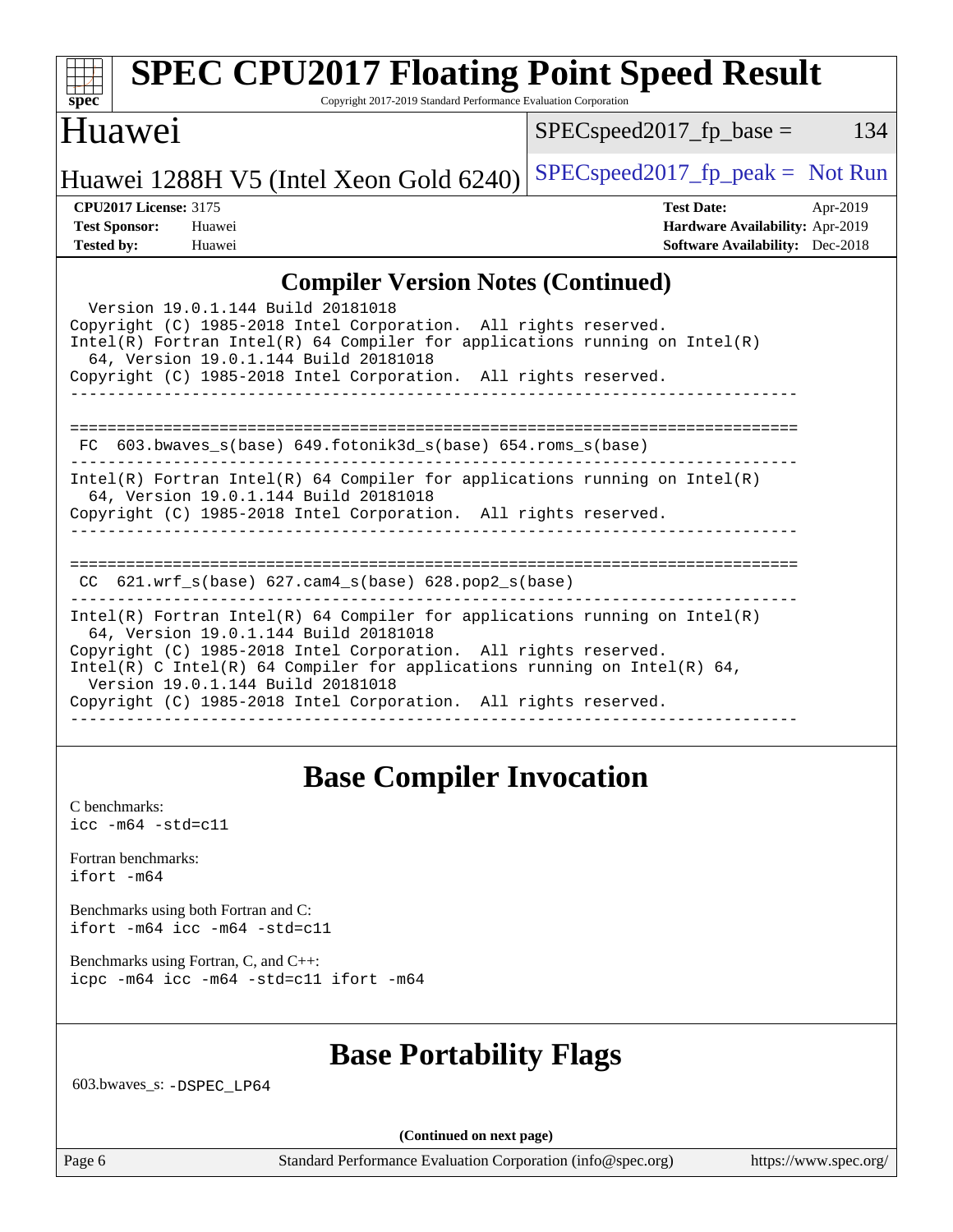### **[spec](http://www.spec.org/) [SPEC CPU2017 Floating Point Speed Result](http://www.spec.org/auto/cpu2017/Docs/result-fields.html#SPECCPU2017FloatingPointSpeedResult)** Copyright 2017-2019 Standard Performance Evaluation Corporation

## Huawei

 $SPEC speed2017_fp\_base = 134$ 

Huawei 1288H V5 (Intel Xeon Gold  $6240$ ) [SPECspeed2017\\_fp\\_peak =](http://www.spec.org/auto/cpu2017/Docs/result-fields.html#SPECspeed2017fppeak) Not Run

**[CPU2017 License:](http://www.spec.org/auto/cpu2017/Docs/result-fields.html#CPU2017License)** 3175 **[Test Date:](http://www.spec.org/auto/cpu2017/Docs/result-fields.html#TestDate)** Apr-2019 **[Test Sponsor:](http://www.spec.org/auto/cpu2017/Docs/result-fields.html#TestSponsor)** Huawei **[Hardware Availability:](http://www.spec.org/auto/cpu2017/Docs/result-fields.html#HardwareAvailability)** Apr-2019 **[Tested by:](http://www.spec.org/auto/cpu2017/Docs/result-fields.html#Testedby)** Huawei **[Software Availability:](http://www.spec.org/auto/cpu2017/Docs/result-fields.html#SoftwareAvailability)** Dec-2018

# **[Base Portability Flags \(Continued\)](http://www.spec.org/auto/cpu2017/Docs/result-fields.html#BasePortabilityFlags)**

 607.cactuBSSN\_s: [-DSPEC\\_LP64](http://www.spec.org/cpu2017/results/res2019q2/cpu2017-20190428-12519.flags.html#suite_basePORTABILITY607_cactuBSSN_s_DSPEC_LP64) 619.lbm\_s: [-DSPEC\\_LP64](http://www.spec.org/cpu2017/results/res2019q2/cpu2017-20190428-12519.flags.html#suite_basePORTABILITY619_lbm_s_DSPEC_LP64) 621.wrf\_s: [-DSPEC\\_LP64](http://www.spec.org/cpu2017/results/res2019q2/cpu2017-20190428-12519.flags.html#suite_basePORTABILITY621_wrf_s_DSPEC_LP64) [-DSPEC\\_CASE\\_FLAG](http://www.spec.org/cpu2017/results/res2019q2/cpu2017-20190428-12519.flags.html#b621.wrf_s_baseCPORTABILITY_DSPEC_CASE_FLAG) [-convert big\\_endian](http://www.spec.org/cpu2017/results/res2019q2/cpu2017-20190428-12519.flags.html#user_baseFPORTABILITY621_wrf_s_convert_big_endian_c3194028bc08c63ac5d04de18c48ce6d347e4e562e8892b8bdbdc0214820426deb8554edfa529a3fb25a586e65a3d812c835984020483e7e73212c4d31a38223) 627.cam4\_s: [-DSPEC\\_LP64](http://www.spec.org/cpu2017/results/res2019q2/cpu2017-20190428-12519.flags.html#suite_basePORTABILITY627_cam4_s_DSPEC_LP64) [-DSPEC\\_CASE\\_FLAG](http://www.spec.org/cpu2017/results/res2019q2/cpu2017-20190428-12519.flags.html#b627.cam4_s_baseCPORTABILITY_DSPEC_CASE_FLAG) 628.pop2\_s: [-DSPEC\\_LP64](http://www.spec.org/cpu2017/results/res2019q2/cpu2017-20190428-12519.flags.html#suite_basePORTABILITY628_pop2_s_DSPEC_LP64) [-DSPEC\\_CASE\\_FLAG](http://www.spec.org/cpu2017/results/res2019q2/cpu2017-20190428-12519.flags.html#b628.pop2_s_baseCPORTABILITY_DSPEC_CASE_FLAG) [-convert big\\_endian](http://www.spec.org/cpu2017/results/res2019q2/cpu2017-20190428-12519.flags.html#user_baseFPORTABILITY628_pop2_s_convert_big_endian_c3194028bc08c63ac5d04de18c48ce6d347e4e562e8892b8bdbdc0214820426deb8554edfa529a3fb25a586e65a3d812c835984020483e7e73212c4d31a38223) [-assume byterecl](http://www.spec.org/cpu2017/results/res2019q2/cpu2017-20190428-12519.flags.html#user_baseFPORTABILITY628_pop2_s_assume_byterecl_7e47d18b9513cf18525430bbf0f2177aa9bf368bc7a059c09b2c06a34b53bd3447c950d3f8d6c70e3faf3a05c8557d66a5798b567902e8849adc142926523472) 638.imagick\_s: [-DSPEC\\_LP64](http://www.spec.org/cpu2017/results/res2019q2/cpu2017-20190428-12519.flags.html#suite_basePORTABILITY638_imagick_s_DSPEC_LP64) 644.nab\_s: [-DSPEC\\_LP64](http://www.spec.org/cpu2017/results/res2019q2/cpu2017-20190428-12519.flags.html#suite_basePORTABILITY644_nab_s_DSPEC_LP64) 649.fotonik3d\_s: [-DSPEC\\_LP64](http://www.spec.org/cpu2017/results/res2019q2/cpu2017-20190428-12519.flags.html#suite_basePORTABILITY649_fotonik3d_s_DSPEC_LP64) 654.roms\_s: [-DSPEC\\_LP64](http://www.spec.org/cpu2017/results/res2019q2/cpu2017-20190428-12519.flags.html#suite_basePORTABILITY654_roms_s_DSPEC_LP64)

# **[Base Optimization Flags](http://www.spec.org/auto/cpu2017/Docs/result-fields.html#BaseOptimizationFlags)**

[C benchmarks](http://www.spec.org/auto/cpu2017/Docs/result-fields.html#Cbenchmarks):

[-xCORE-AVX512](http://www.spec.org/cpu2017/results/res2019q2/cpu2017-20190428-12519.flags.html#user_CCbase_f-xCORE-AVX512) [-ipo](http://www.spec.org/cpu2017/results/res2019q2/cpu2017-20190428-12519.flags.html#user_CCbase_f-ipo) [-O3](http://www.spec.org/cpu2017/results/res2019q2/cpu2017-20190428-12519.flags.html#user_CCbase_f-O3) [-no-prec-div](http://www.spec.org/cpu2017/results/res2019q2/cpu2017-20190428-12519.flags.html#user_CCbase_f-no-prec-div) [-qopt-prefetch](http://www.spec.org/cpu2017/results/res2019q2/cpu2017-20190428-12519.flags.html#user_CCbase_f-qopt-prefetch) [-ffinite-math-only](http://www.spec.org/cpu2017/results/res2019q2/cpu2017-20190428-12519.flags.html#user_CCbase_f_finite_math_only_cb91587bd2077682c4b38af759c288ed7c732db004271a9512da14a4f8007909a5f1427ecbf1a0fb78ff2a814402c6114ac565ca162485bbcae155b5e4258871) [-qopt-mem-layout-trans=4](http://www.spec.org/cpu2017/results/res2019q2/cpu2017-20190428-12519.flags.html#user_CCbase_f-qopt-mem-layout-trans_fa39e755916c150a61361b7846f310bcdf6f04e385ef281cadf3647acec3f0ae266d1a1d22d972a7087a248fd4e6ca390a3634700869573d231a252c784941a8) [-qopenmp](http://www.spec.org/cpu2017/results/res2019q2/cpu2017-20190428-12519.flags.html#user_CCbase_qopenmp_16be0c44f24f464004c6784a7acb94aca937f053568ce72f94b139a11c7c168634a55f6653758ddd83bcf7b8463e8028bb0b48b77bcddc6b78d5d95bb1df2967) [-DSPEC\\_OPENMP](http://www.spec.org/cpu2017/results/res2019q2/cpu2017-20190428-12519.flags.html#suite_CCbase_DSPEC_OPENMP)

[Fortran benchmarks](http://www.spec.org/auto/cpu2017/Docs/result-fields.html#Fortranbenchmarks):

[-DSPEC\\_OPENMP](http://www.spec.org/cpu2017/results/res2019q2/cpu2017-20190428-12519.flags.html#suite_FCbase_DSPEC_OPENMP) [-xCORE-AVX512](http://www.spec.org/cpu2017/results/res2019q2/cpu2017-20190428-12519.flags.html#user_FCbase_f-xCORE-AVX512) [-ipo](http://www.spec.org/cpu2017/results/res2019q2/cpu2017-20190428-12519.flags.html#user_FCbase_f-ipo) [-O3](http://www.spec.org/cpu2017/results/res2019q2/cpu2017-20190428-12519.flags.html#user_FCbase_f-O3) [-no-prec-div](http://www.spec.org/cpu2017/results/res2019q2/cpu2017-20190428-12519.flags.html#user_FCbase_f-no-prec-div) [-qopt-prefetch](http://www.spec.org/cpu2017/results/res2019q2/cpu2017-20190428-12519.flags.html#user_FCbase_f-qopt-prefetch) [-ffinite-math-only](http://www.spec.org/cpu2017/results/res2019q2/cpu2017-20190428-12519.flags.html#user_FCbase_f_finite_math_only_cb91587bd2077682c4b38af759c288ed7c732db004271a9512da14a4f8007909a5f1427ecbf1a0fb78ff2a814402c6114ac565ca162485bbcae155b5e4258871) [-qopt-mem-layout-trans=4](http://www.spec.org/cpu2017/results/res2019q2/cpu2017-20190428-12519.flags.html#user_FCbase_f-qopt-mem-layout-trans_fa39e755916c150a61361b7846f310bcdf6f04e385ef281cadf3647acec3f0ae266d1a1d22d972a7087a248fd4e6ca390a3634700869573d231a252c784941a8) [-qopenmp](http://www.spec.org/cpu2017/results/res2019q2/cpu2017-20190428-12519.flags.html#user_FCbase_qopenmp_16be0c44f24f464004c6784a7acb94aca937f053568ce72f94b139a11c7c168634a55f6653758ddd83bcf7b8463e8028bb0b48b77bcddc6b78d5d95bb1df2967) [-nostandard-realloc-lhs](http://www.spec.org/cpu2017/results/res2019q2/cpu2017-20190428-12519.flags.html#user_FCbase_f_2003_std_realloc_82b4557e90729c0f113870c07e44d33d6f5a304b4f63d4c15d2d0f1fab99f5daaed73bdb9275d9ae411527f28b936061aa8b9c8f2d63842963b95c9dd6426b8a)

[Benchmarks using both Fortran and C](http://www.spec.org/auto/cpu2017/Docs/result-fields.html#BenchmarksusingbothFortranandC):

[-xCORE-AVX512](http://www.spec.org/cpu2017/results/res2019q2/cpu2017-20190428-12519.flags.html#user_CC_FCbase_f-xCORE-AVX512) [-ipo](http://www.spec.org/cpu2017/results/res2019q2/cpu2017-20190428-12519.flags.html#user_CC_FCbase_f-ipo) [-O3](http://www.spec.org/cpu2017/results/res2019q2/cpu2017-20190428-12519.flags.html#user_CC_FCbase_f-O3) [-no-prec-div](http://www.spec.org/cpu2017/results/res2019q2/cpu2017-20190428-12519.flags.html#user_CC_FCbase_f-no-prec-div) [-qopt-prefetch](http://www.spec.org/cpu2017/results/res2019q2/cpu2017-20190428-12519.flags.html#user_CC_FCbase_f-qopt-prefetch) [-ffinite-math-only](http://www.spec.org/cpu2017/results/res2019q2/cpu2017-20190428-12519.flags.html#user_CC_FCbase_f_finite_math_only_cb91587bd2077682c4b38af759c288ed7c732db004271a9512da14a4f8007909a5f1427ecbf1a0fb78ff2a814402c6114ac565ca162485bbcae155b5e4258871) [-qopt-mem-layout-trans=4](http://www.spec.org/cpu2017/results/res2019q2/cpu2017-20190428-12519.flags.html#user_CC_FCbase_f-qopt-mem-layout-trans_fa39e755916c150a61361b7846f310bcdf6f04e385ef281cadf3647acec3f0ae266d1a1d22d972a7087a248fd4e6ca390a3634700869573d231a252c784941a8) [-qopenmp](http://www.spec.org/cpu2017/results/res2019q2/cpu2017-20190428-12519.flags.html#user_CC_FCbase_qopenmp_16be0c44f24f464004c6784a7acb94aca937f053568ce72f94b139a11c7c168634a55f6653758ddd83bcf7b8463e8028bb0b48b77bcddc6b78d5d95bb1df2967) [-DSPEC\\_OPENMP](http://www.spec.org/cpu2017/results/res2019q2/cpu2017-20190428-12519.flags.html#suite_CC_FCbase_DSPEC_OPENMP) [-nostandard-realloc-lhs](http://www.spec.org/cpu2017/results/res2019q2/cpu2017-20190428-12519.flags.html#user_CC_FCbase_f_2003_std_realloc_82b4557e90729c0f113870c07e44d33d6f5a304b4f63d4c15d2d0f1fab99f5daaed73bdb9275d9ae411527f28b936061aa8b9c8f2d63842963b95c9dd6426b8a)

[Benchmarks using Fortran, C, and C++:](http://www.spec.org/auto/cpu2017/Docs/result-fields.html#BenchmarksusingFortranCandCXX)

[-xCORE-AVX512](http://www.spec.org/cpu2017/results/res2019q2/cpu2017-20190428-12519.flags.html#user_CC_CXX_FCbase_f-xCORE-AVX512) [-ipo](http://www.spec.org/cpu2017/results/res2019q2/cpu2017-20190428-12519.flags.html#user_CC_CXX_FCbase_f-ipo) -03 [-no-prec-div](http://www.spec.org/cpu2017/results/res2019q2/cpu2017-20190428-12519.flags.html#user_CC_CXX_FCbase_f-no-prec-div) [-qopt-prefetch](http://www.spec.org/cpu2017/results/res2019q2/cpu2017-20190428-12519.flags.html#user_CC_CXX_FCbase_f-qopt-prefetch) [-ffinite-math-only](http://www.spec.org/cpu2017/results/res2019q2/cpu2017-20190428-12519.flags.html#user_CC_CXX_FCbase_f_finite_math_only_cb91587bd2077682c4b38af759c288ed7c732db004271a9512da14a4f8007909a5f1427ecbf1a0fb78ff2a814402c6114ac565ca162485bbcae155b5e4258871) [-qopt-mem-layout-trans=4](http://www.spec.org/cpu2017/results/res2019q2/cpu2017-20190428-12519.flags.html#user_CC_CXX_FCbase_f-qopt-mem-layout-trans_fa39e755916c150a61361b7846f310bcdf6f04e385ef281cadf3647acec3f0ae266d1a1d22d972a7087a248fd4e6ca390a3634700869573d231a252c784941a8) [-qopenmp](http://www.spec.org/cpu2017/results/res2019q2/cpu2017-20190428-12519.flags.html#user_CC_CXX_FCbase_qopenmp_16be0c44f24f464004c6784a7acb94aca937f053568ce72f94b139a11c7c168634a55f6653758ddd83bcf7b8463e8028bb0b48b77bcddc6b78d5d95bb1df2967) [-DSPEC\\_OPENMP](http://www.spec.org/cpu2017/results/res2019q2/cpu2017-20190428-12519.flags.html#suite_CC_CXX_FCbase_DSPEC_OPENMP) [-nostandard-realloc-lhs](http://www.spec.org/cpu2017/results/res2019q2/cpu2017-20190428-12519.flags.html#user_CC_CXX_FCbase_f_2003_std_realloc_82b4557e90729c0f113870c07e44d33d6f5a304b4f63d4c15d2d0f1fab99f5daaed73bdb9275d9ae411527f28b936061aa8b9c8f2d63842963b95c9dd6426b8a)

The flags files that were used to format this result can be browsed at <http://www.spec.org/cpu2017/flags/Intel-ic18.0-official-linux64.2019-04-02.html> <http://www.spec.org/cpu2017/flags/Huawei-Platform-Settings-SKL-V1.9-revC.html>

You can also download the XML flags sources by saving the following links: <http://www.spec.org/cpu2017/flags/Intel-ic18.0-official-linux64.2019-04-02.xml> <http://www.spec.org/cpu2017/flags/Huawei-Platform-Settings-SKL-V1.9-revC.xml>